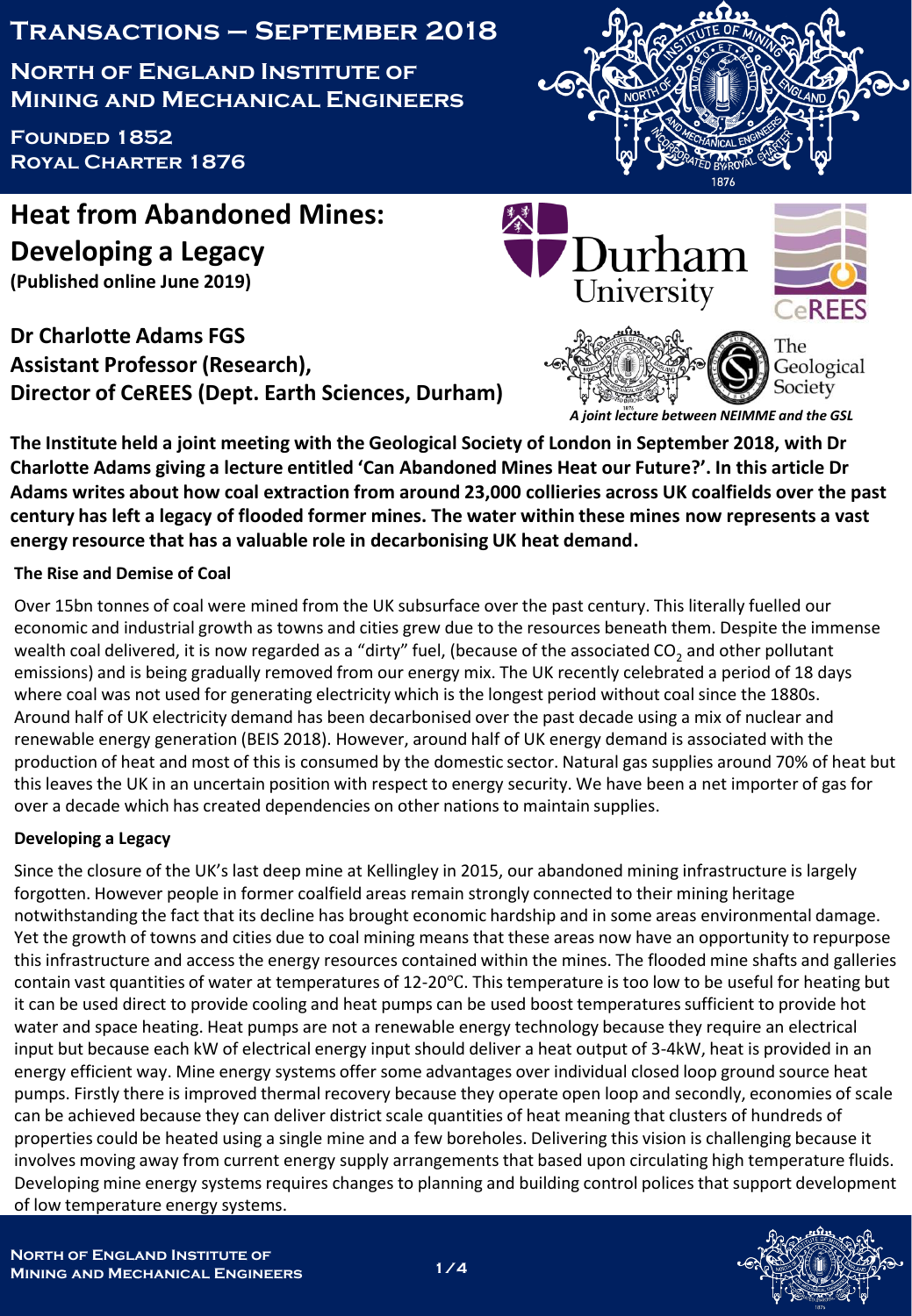

Durham Energy Institute at Durham University has been undertaking national, regional and local assessments of mine energy potential for a range of applications under the auspices of BritGeothermal, which is a national research partnership for deep geothermal energy and the National Centre for Energy Systems Integration. This work includes assessing domestic residences, industrial developments and municipal buildings for mine energy systems. To assess the potential, it is important to understand the nature of the subsurface infrastructure and appreciate of how water quality can evolve during mine abandonment and also following periods of abstraction. Research by Nuttall and Younger (2004) has shown that following long periods of abandonment, water within mines can become highly stratified with better quality water generally lying above poorer quality water. Water quality may evolve once the workings begin to be pumped to deliver mine energy. Many minewaters contain iron which is a remnant of the interaction between the oxygenated minewater and pyrite within the coal (particularly high sulphur coals) and is the nemesis of minewater management. This challenge can be overcome by excluding air from any minewater heat pump system and keeping systems under positive pressure, which limits the dissolution of oxygen.

To calculate the potential of this resource, it is necessary to go back to the mine abandonment plans which are held by the Coal Authority. If there are no data available on coal volumes removed from each seam then the seam plan for each colliery is used to calculate the worked area. The seam thickness is then multiplied by the area to give the worked volume and hence void before subsidence. Although coal extraction leaves subsurface voids that remain long after mine abandonment, these voids will not remain exactly as they were at abandonment. Shafts were often filled with rubble from the demolished topside colliery infrastructure before being capped rendering many of no value for future water pumping. The floor of galleries and may "heave" and roof material may collapse leading to tunnels with partial blockages along their length. This means that the amount of remnant void space depends upon the mining method. Early 'room and pillar' mining involves working a grid leaving pillars of coal intact for roof support and mining the areas between. This was later replaced by longwall mining (first developed in Shropshire in the 17<sup>th</sup> Century) as a more efficient means of removing coal and led to many areas formerly mined by room and pillar method being reworked using longwall extraction.



*Schematic Diagram of a minewater heat pump system*

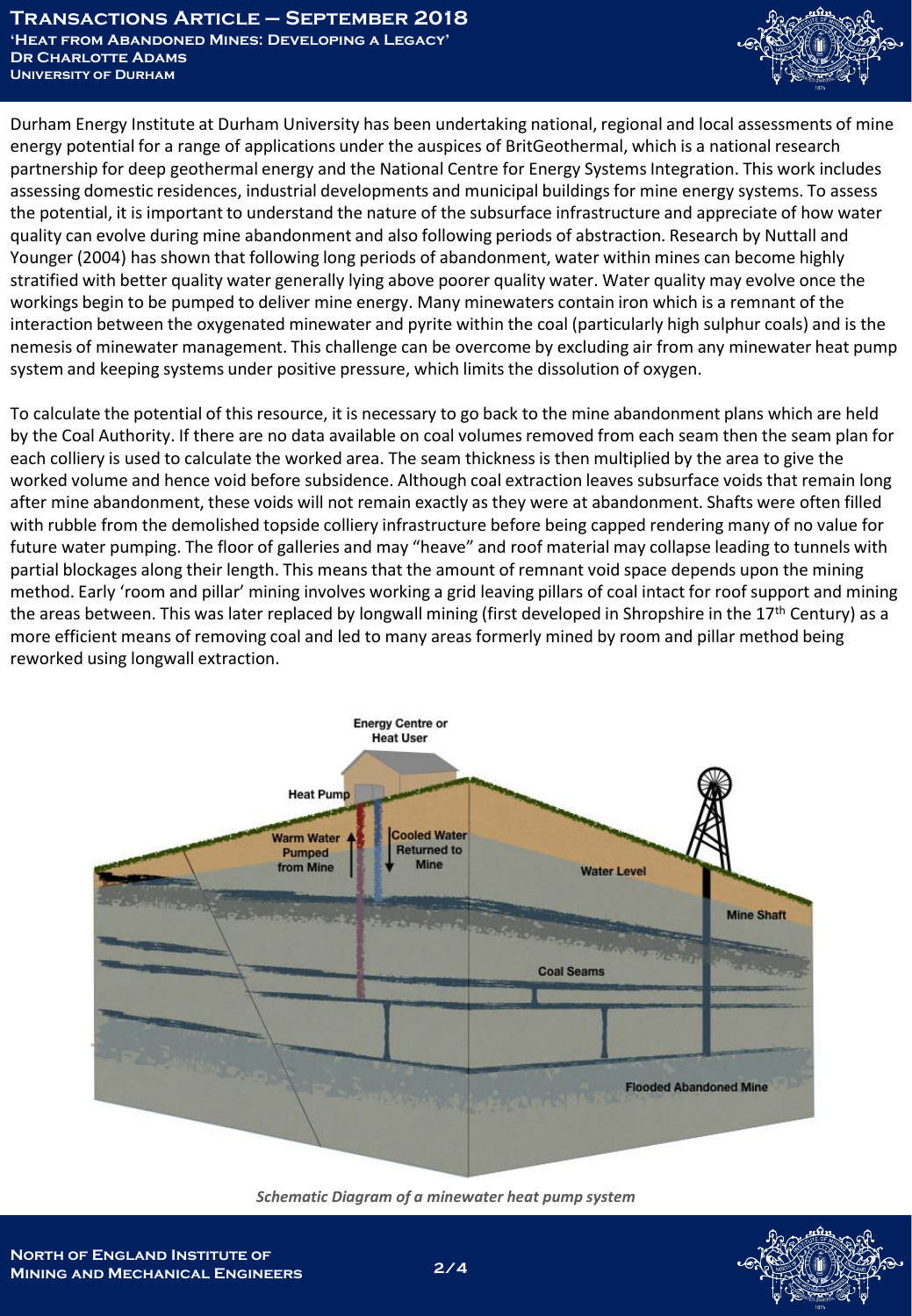

Longwall mining involves driving tunnels to the furthest extent of the mine then removing coal from the seam laterally whilst retreating from the workings. As longwall mining proceeds the overburden above the seam subsides producing "goaf"(collapsed waste). The implications for calculating the mine energy resource are that an area mined by room and pillar methods is assumed to have around 50% of the original void space remaining and for longwall mining around 20% of the original void space remains (Adams and Younger, 1999). These voids in effect have created an 'anthropogenically-enhanced aquifer' in which heat can be extracted from or reinjected to the large water volumes existing within the mine workings.

The potential for the flooded abandoned collieries of the UK to provide a source of heating, cooling and energy storage is huge. Around one quarter of UK homes overlie abandoned coalfields. The UK Coal Authority has estimated that abandoned flooded mines are estimated to contain around 2.2 million GWh of heat with an even greater potential for heat storage. This equates to sufficient heat for around 180 million homes (there are 34 million in the UK).

There are few examples of mine energy projects in the UK. Bridgend Council in Wales is currently developing a larger district heating system that will supply heat to around 150 homes. Lanchester Wines, have recently commissioned their mine energy project which delivers heat to their warehouses in Gateshead. This is understood to be the first commercial scale system in the UK. At Heerlen in the Netherlands, abandoned mines have been used effectively for over a decade to deliver space heating and cooling to around 200,000 $m<sup>2</sup>$  of mixed use new and retrofit buildings via a 7km heat network (Verhoeven *et al*., 2014). This project has promoted the economic improvement of a former deprived mining area whilst delivering low carbon heat because the money customers spend on heat is retained within the region rather than going to a major, national energy supplier

## **Meeting the Challenge**

Development of mine energy systems also has the potential to promote the UK geothermal industry. Deep geothermal projects have struggled to develop due to the upfront capital cost and risks associated with drilling boreholes that are not guaranteed to flow adequate quantities of water for energy extraction. Consequently, the UK has only one operational deep geothermal heat scheme at Southampton that was developed in response to a national audit of the UK's geothermal resources in the 1980s prompted by the oil crisis.

Although abandoned mines are shallower, the temperature of water within them is cooler but because they are systems that are known to flow copious quantities of water, the development risk is reduced. Therefore the UK can be described as sitting above an extensive but yet to be commissioned heat resource. Mine energy has a much higher technology readiness level than other low carbon replacements for natural gas such as hydrogen. Heat pump technology is proven and the UK has a long experience of drilling in mining areas. The reason this resource is so underdeveloped is that a whole new approach to the licensing of heat is required. We also need to overcome risk averse attitudes to "untested technologies" (Banks, 2004). The fact the UK has had ready access to relatively cheap gas also explains the lack of UK geothermal developments. Further complexities associated with retrofit of heat exchangers and heat pumps, economic risks associated with difficulties in securing long-term contracts for heat supply and system maintenance, concerns over water quality and subsidence also hinder widespread development.

BritGeothermal is lobbying for changes to national planning policy, licensing and regulation of use of the subsurface to ensure that mine energy potential is considered when planning new developments. This group is also investigating the mine energy potential of a number of former coalfields and it is hoped that the new Glasgow Geothermal Energy Research Field Site (BGS, 2018) and a variety of industrial and council supported projects in north-east England will significantly reduce subsurface, geoscientific uncertainties and risks, raise awareness and stimulate the market for this low carbon energy source.